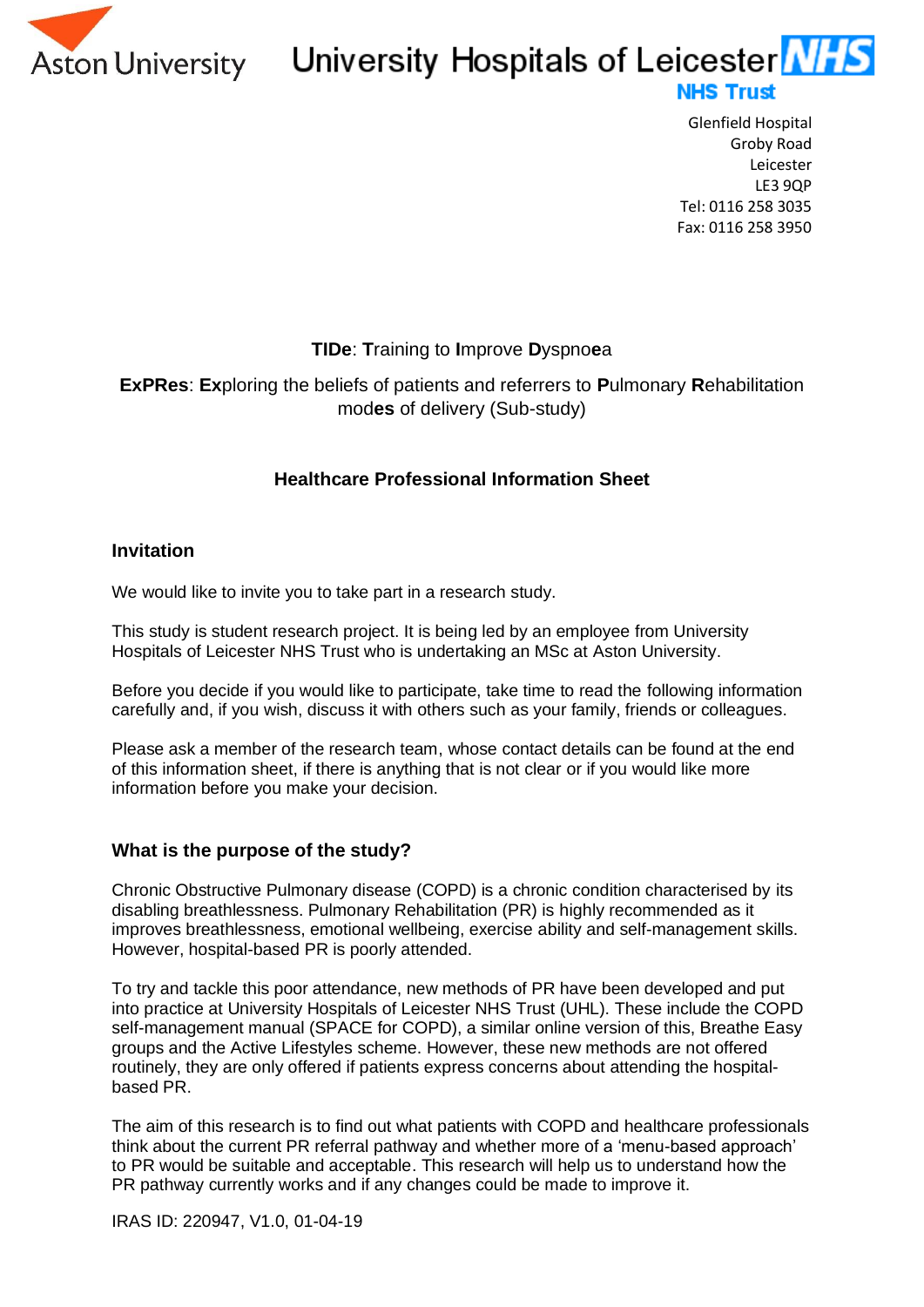# University Hospitals of Leicester **NHS NHS Trust**

#### **Why have I been chosen?**

You are being invited to take part in this study because:

- 1. You have agreed to find out more about this study
- 2. You are a healthcare professional who referrers COPD patients to PR

#### **What will happen to me if I take part?**

If you express an interest in taking part in the study, the researcher will contact you to arrange an appointment to meet with you.

#### **Visit 1:**

This appointment will be carried out at your place of work or over the telephone. At this appointment, you will have the opportunity to ask questions about the study before deciding if you would like to take part. If you agree, you will be asked to sign a consent form to confirm your participation in the study.

You will then be asked to take part in a one-to-one interview with the researcher. The aim of the interview is to find out what you think about the PR referral pathway and the introduction of a 'menu-based approach' to PR.

The interview will last for approximately 1 hour. You are welcome to take a break throughout the interview if you would like.

#### **Visit 2:**

After your interview has been transcribed and analysed, the researcher will ask you to look at the results to check they have been understood correctly. This visit can be carried out at your place of work, over the telephone or can be communicated by email, whichever method is easiest for you.

#### **How will the conversation during the interview be recorded and the information I provide managed?**

With your permission we will audio record the interview and take notes.

The recording will be typed into a document (transcribed) by a transcriber approved by University Hospitals of Leicester NHS Trust. This process will involve removing any information which could be used to identify individuals e.g. names, locations etc.

Audio recordings will be destroyed as soon as the transcripts have been checked for accuracy.

We will ensure that anything you have told us that is included in the reporting of the study will be anonymous.

You of course are free not to answer any questions that are asked without giving a reason

#### **Do I have to take part?**

**No.** It is up to you to decide whether or not you wish to take part.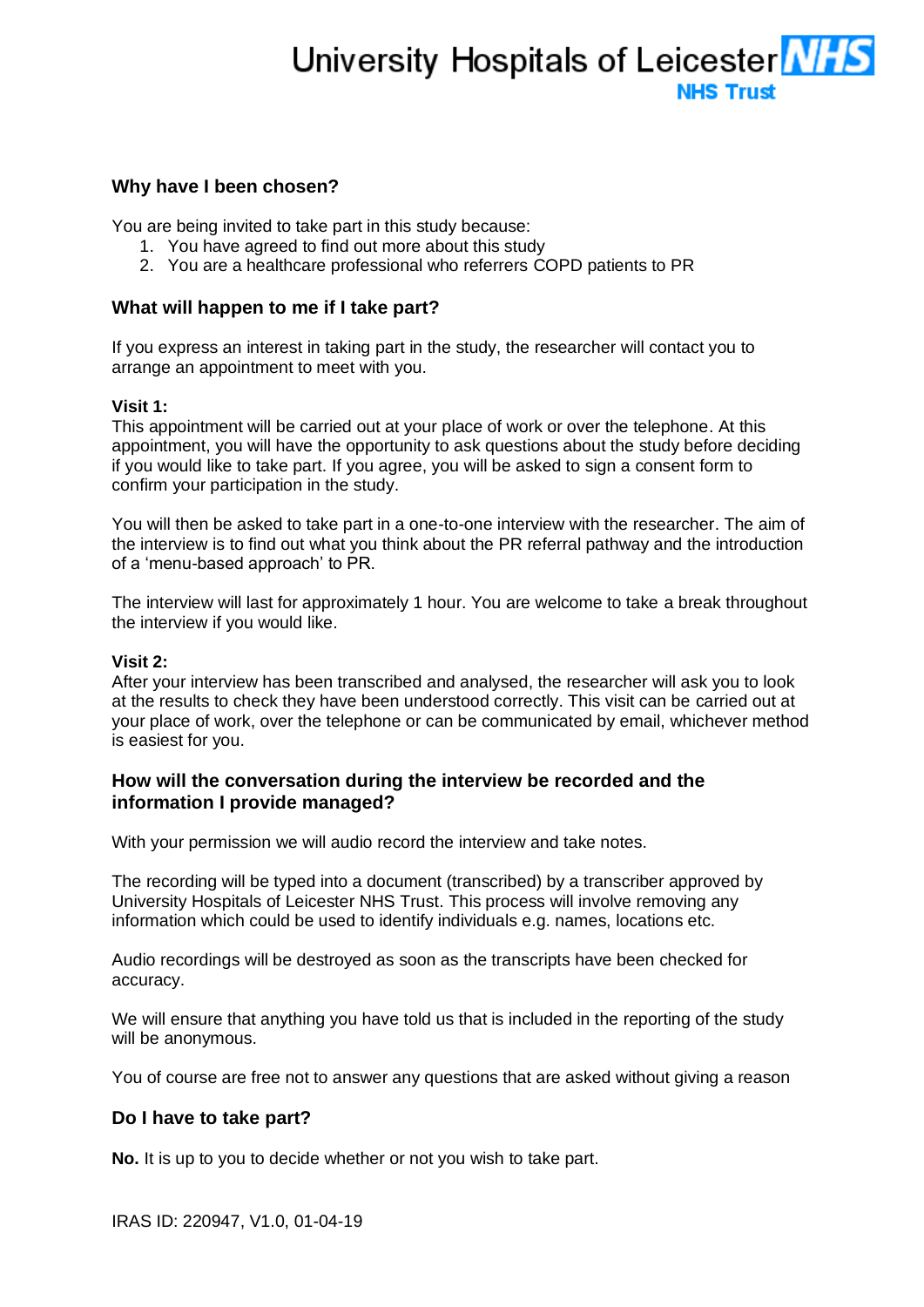# University Hospitals of Leicester MHS **NHS Trust**

If you do decide to participate, you will be asked to sign and date a consent form.

#### **What if I change my mind?**

You can withdraw from the study at any time before, during or up to 2 weeks after the interview. After 2 weeks your data will have been made anonymous and so you will no longer be able to withdraw it from the study.

#### **Will my taking part in this study be kept confidential?**

**Yes.** A code will be attached to all the data you provide to maintain external anonymity.

Your personal data (name and contact details) will only be used if the researchers need to contact you to arrange study visits or collect data by phone. Analysis of your data will be undertaken using coded data.

The data we collect will be stored in a secure document store (paper records) or electronically on a secure encrypted mobile device, password protected computer server or secure cloud storage device.

To ensure the quality of the research University Hospitals of Leicester NHS Trust may need to access your data to check that the data has been recorded accurately. If this is required your personal data will be treated as confidential by the individuals accessing your data.

#### **What happens if I tell you something that concerns you about my health or welfare or that of the person I care for?**

In the unlikely event of this happening, we will discuss with you how this should be addressed. If necessary, to protect you and the person you care for, we will report your concern to the appropriate person or bodies

#### **What are the possible benefits of taking part?**

While there are no direct benefits to you of taking part in this study, the data gained will help us to improve the way the PR programme is delivered in order to help us improve our patient care.

### **What are the possible risks and burdens of taking part?**

There are no anticipated risks involved in taking part in this study, although, we appreciate the extra time commitment from you. We also appreciate that some people may find it difficult to talk about some topics. You will not be asked to talk about anything you are not comfortable with.

#### **What will happen to the results of the study?**

University Hospitals of Leicester NHS Trust is the sponsor for this study, based in the United Kingdom. We will be using information from you and your medical records in order to undertake this study and will act as the data controller for this study. This means that we are responsible for looking after your information and using it properly. University Hospitals of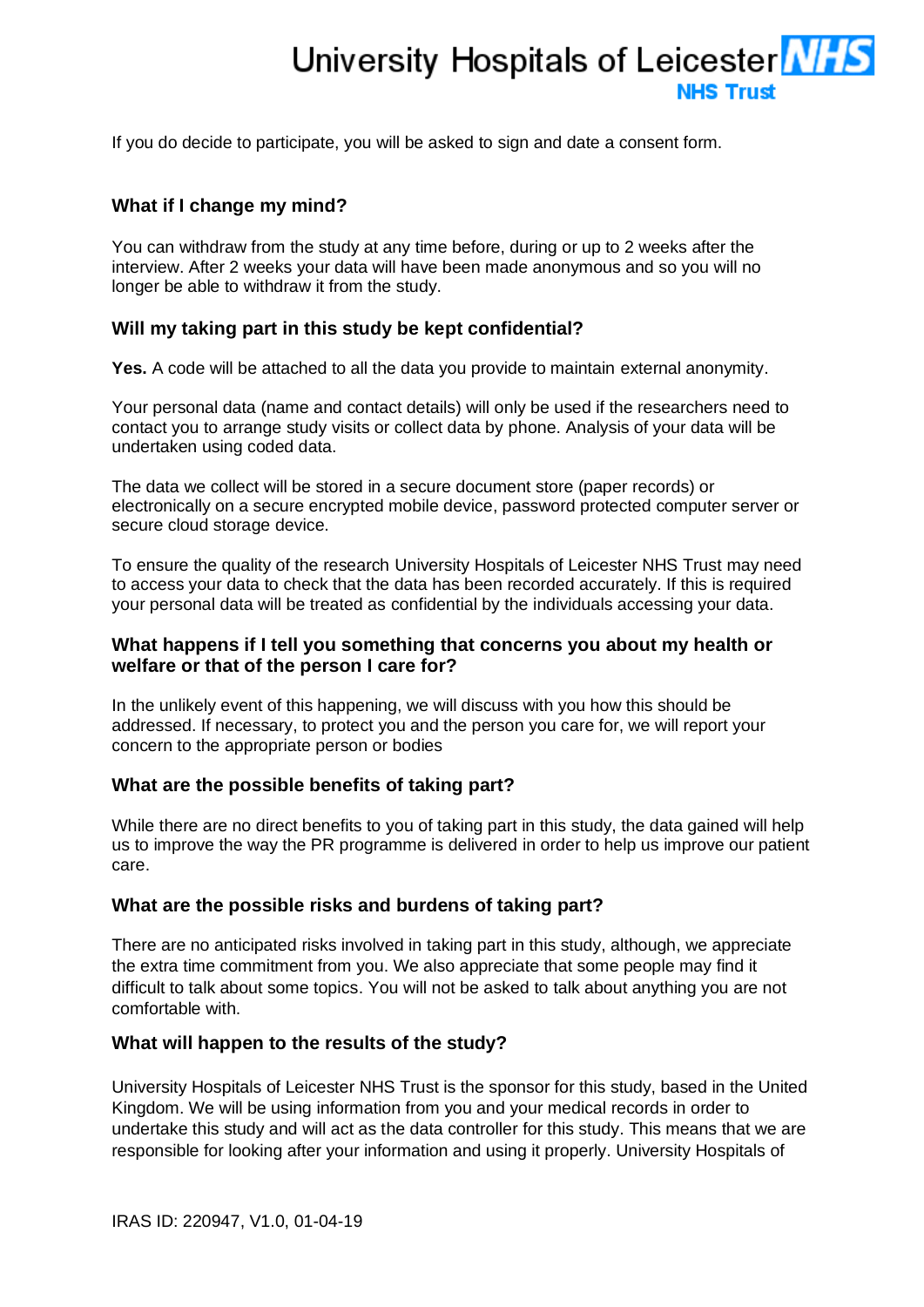# University Hospitals of Leicester **NHS NHS Trust**

Leicester NHS Trust will keep identifiable information about you for 5 years after the study has finished.

Your rights to access, change or move your information are limited, as we need to manage your information in specific ways in order for the research to be reliable and accurate. If you withdraw from the study two weeks following the interview, we will keep the information about you that we have already obtained. To safeguard your rights, we will use the minimum personally-identifiable information possible.

You can find out more about how we use your information by contacting the Lead Researcher, Amy Barradell on Tel: 0116 258 3035.

University Hospitals of Leicester NHS Trust, in collaboration with Aston University, will collect information from you and your medical records for this research study in accordance with our instructions.

University Hospitals of Leicester NHS Trust, in collaboration with Aston University, will use your name and contact details to contact you about the research study, and make sure that relevant information about the study is recorded for your care, and to oversee the quality of the study. Individuals from University Hospitals of Leicester NHS Trust, Aston University and regulatory organisations may look at your medical and research records to check the accuracy of the research study. The only people in University Hospitals of Leicester NHS Trust who will have access to information that identifies you will be people who need to contact you to audit the data collection process.

University Hospitals of Leicester NHS Trust will keep identifiable information about you from this study for 5 years after the study has finished.

Procedures for handling, processing, storage and destruction of your data are compliant with the Data Protection Act 2018. Data will be electronically stored, securely in an encrypted format.

The results of this study may be published in scientific journals and/or presented at conferences. If the results of the study are published, your identity will remain confidential.

A lay summary of the results of the study will be available for participants when the study has been completed and the researchers will ask if you would like to receive a copy.

The results of the study will be used in Amy Barradell's MSc Project report for Aston University.

#### **Expenses and payments**

There are no expenses or payments for taking part in this study.

#### **Who is organising this study and acting as data controller for the study?**

University Hospitals of Leicester NHS Trust is organising this study and acting as data controller for the study. This study is an educational project working in collaboration with Aston University.

#### **Who has reviewed the study?**

IRAS ID: 220947, V1.0, 01-04-19